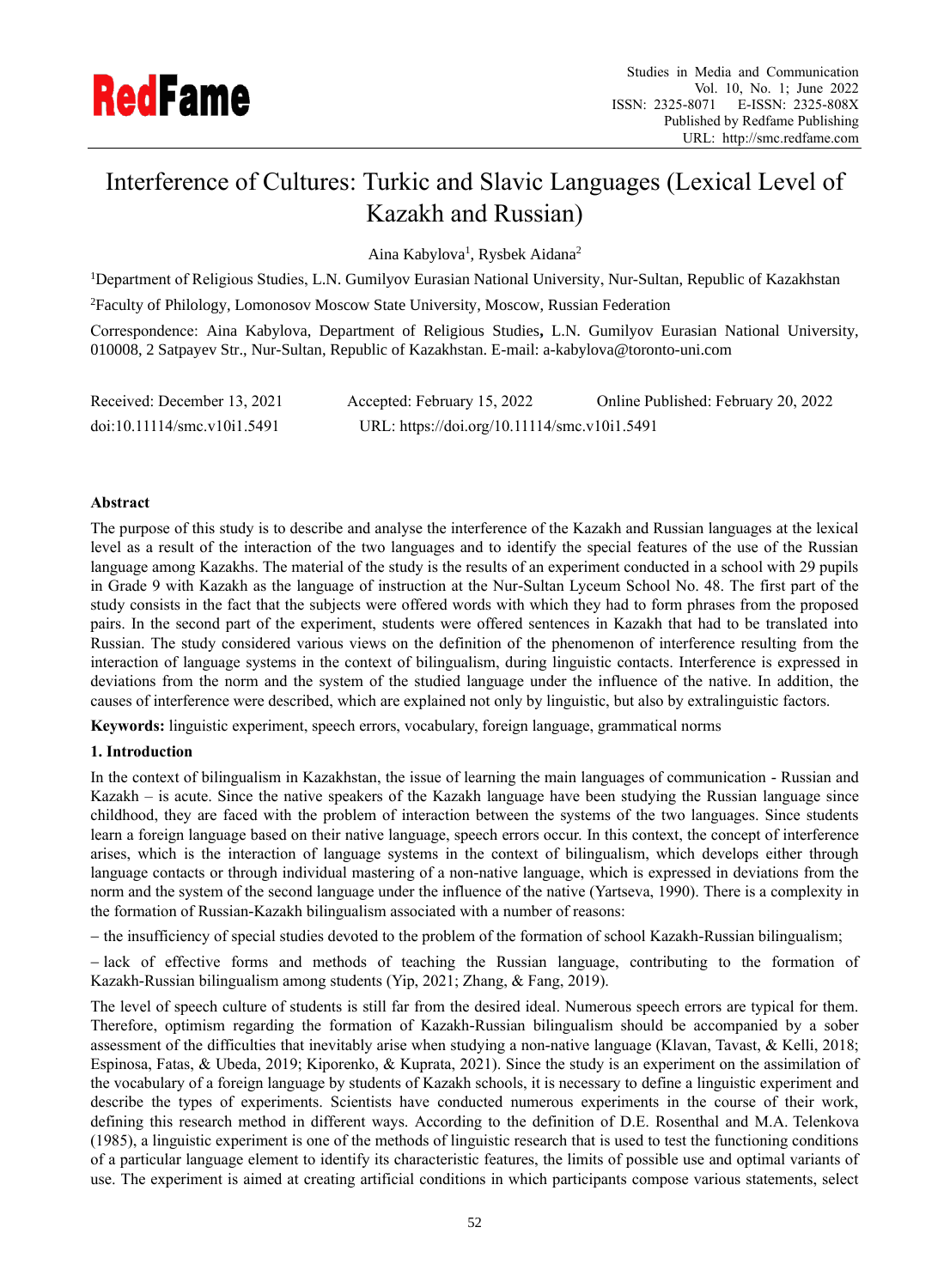words, finish a sentence in order to reveal the conditions for the functioning of certain linguistic units in real speech.

According to A.M. Shakhnarovich (1974), the goal of a scientific experiment is to artificially induce a phenomenon to be studied, so that, observing this phenomenon, cognize it more deeply and fully. The scientist notes that the experiment should allow for more detailed observation of the object of study, sometimes in conditions as close to natural as possible. Moreover, this research method is not only a way to test a certain model, but also makes it possible to generalize a particular case of the study. Therefore, "experiments on individual phenomena should be realised as a special case of the general". The question of the need for a linguistic experiment was raised by L.V. Shcherba (1974) in the article "On the threefold aspect of linguistic phenomena and on the experiment in linguistics". In his work, the author writes: "The researcher must proceed from the language material understood in one way or another. But, having built some abstract system from the facts of this material, it is necessary to test it on new facts, i.e. to see whether the facts deduced from it correspond to reality". Artificially created conditions make it possible to test in practice the functioning of a particular structure, grammatical category, to explain the principle of choosing a word for the speaker. Thus, the principle of experiment is introduced into linguistics, which assumes that in conditions close to natural, situations are created for observing various linguistic phenomena in order to test a previously formulated hypothesis (Lai, Racz, & Roberts, 2020; Cai, Sun, & Zhao, 2021).

A textbook example of a linguistic experiment proving that the grammatical contour of the syntactic structure is meaningful was the sentence L.V. Shcherba (1974) "Глокая куздра штеко будланула бокра и курдячит бокренка". The specificity of the phrase is that all the words in it are invented (these are quasi-lexemes that have no lexical meaning), but at the same time, it is possible to understand the general meaning based on the grammatical forms of the word. It is known that some female being "куздра" with an incomprehensible attribute "глокая" performed a single action "будланула" in the past, and it is indicated exactly how "штеко", in relation to a living being "бокра", an adult animal, and currently performs a prolonged action "кудрячит" over the baby of this animal "бокренок". L.V. Shcherba (1974) distinguishes two types of linguistic experiment - a positive experiment and a negative experiment. If the correct form of the statement is constructed in a positive experiment, then in a negative experiment the statement is obviously incorrect, and the informant is required to make the necessary corrections. The negative experiment delineates the boundaries of the manifestation of the linguistic phenomenon in question in the best possible way and thereby reveals its specifics. So, for example, attempts to replace the first or second word in the phrase "облить презрением" (Eng. lit. pour contempt on one "hold in contempt") give one possible replacement "обдать презрением (Eng. lit. scald with contempt)". All other substitutions are negative material because they are uncommon combinations: "опрыскать презрением (Eng. spray with contempt)", "облить гневом (Eng. pour anger on one)", "облить пренебрежением (Eng. shower with disdain)". Such experimentation reveals the phraseological essence of the phrase "облить презрением" (Eng. lit. pour contempt on one).

This gives rise to the concept of "negative language material" – statements that do not conform to the norms of the language. Mistakes, slips of the tongue, typos – all these types of violations of the norms of the Russian language are often observed in spontaneous speech. They are the examples that show the failure of the speech and thought mechanism, analysing which it is possible to judge the speech and thought activity of the speaker as a whole. Here, an important role is played by the concept of polysemy, which means that a word has several meanings. L.V. Shcherba (1974) rightly points out that negative language material is a very important part of the linguistic information received from informants, especially in the framework of an experiment, as it helps to detect the causes of speech errors and further ways to eliminate them. Since the beginning of the 20th century, linguistic experiments have been actively used by scientists in the course of research work. The experiments were conducted by A.M. Peshkovsky (1959), but the most active use of the experimental method occurred in the second half of the 20th century within the framework of the new discipline of psycholinguistics. Linguistic experiments can be conducted at different levels of the language system. The object of the study is the Russian speech of Kazakh speakers. The hypothesis of the study is that the main cause of lexical errors is polysemy and the frequency of use of certain words.

The purpose of this study is to describe and analyse the interference of the Kazakh and Russian languages at the lexical level as a result of the interaction of the two languages and to identify the special features of the use of the Russian language among Kazakhs.

# **2. Linguistic Experiment in Phonetics and Morphological Derivation**

Experiments in the field of phonetics were actively used by representatives of the Kazan linguistic school - students of Jan Baudouin de Courtenay. This is not surprising, since Jan Baudouin de Courtenay is the author of the doctrine of the phoneme, who created laboratories for the experimental study of sounding speech at both Kazan and St. Petersburg universities. In particular, a student of Jan Baudouin de Courtenay V.A. Bogoroditsky (1905) studied the sound of stressed and unstressed vowels in Russian, it was he who first spoke about the different degrees of reduction of Russian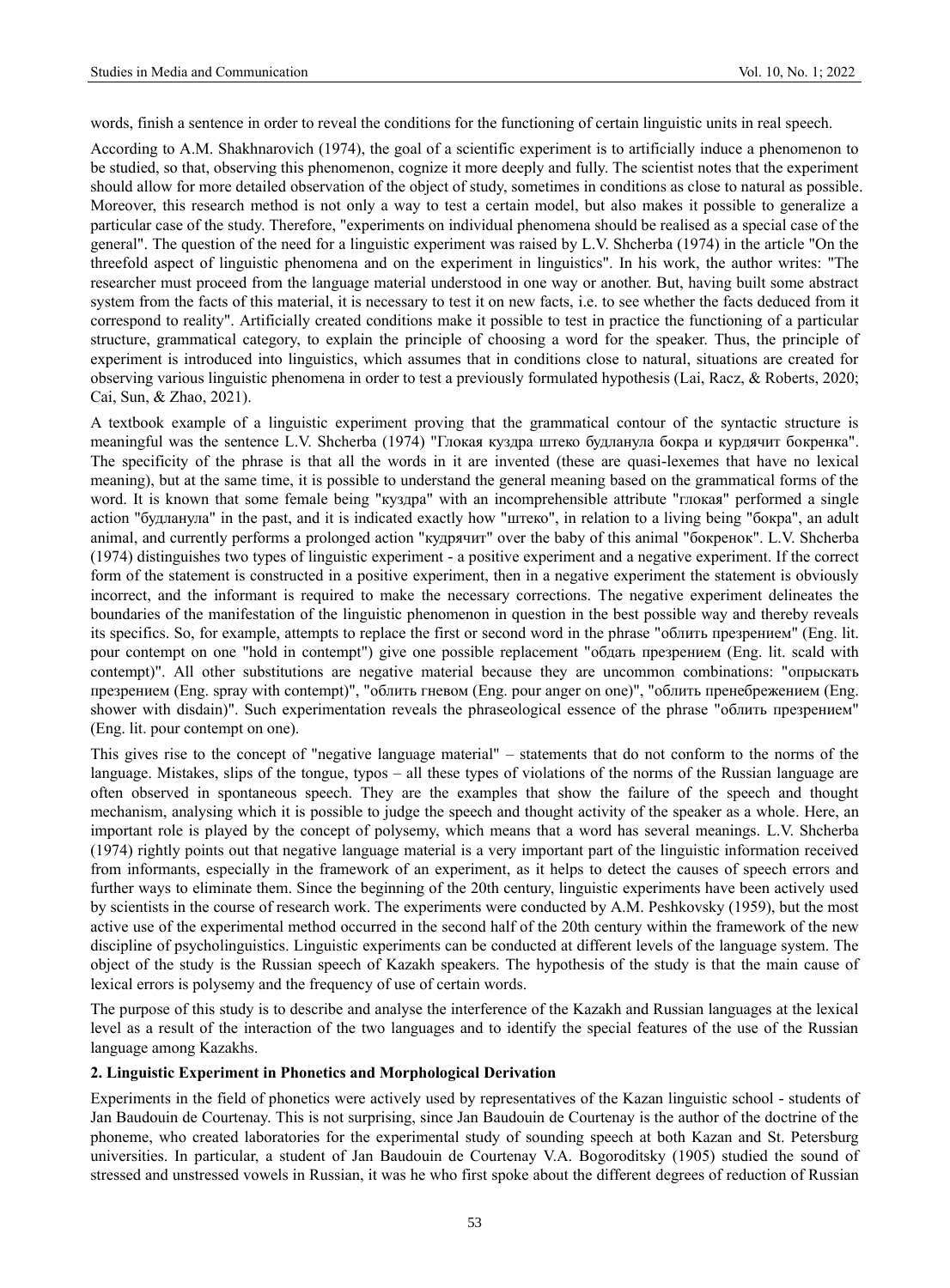pre-stressed and post-stressed vowels. He demonstrated the specificity of the accent using the experimental-phonetic method on the example of the word "кипяток" (Eng. boiling water). According to the results of the experiment: the pre-stressed syllable -пя- is identical to the initial syllable ки-; the tone of the vowel is not ascending, with a delay at the end. In the stressed syllable -ток, the vowel tone is ascending, lowers on the last vibrations at the highest note. Thus, having simplified the sound to one melody, the scientist presented the result of writing the word "кипяток" (Eng. boiling water) in the characteristics of its three syllables. L.V. Shcherba (1934) – another student of Jan Baudouin de Courtenay during the Petersburg period of the scientist's activity, conducted numerous experiments in the field of phonetics. The scientist was engaged in the study of sounding speech in an acoustic laboratory, recording the speech of informants on tape, analysing and commenting on the pronunciation of sounds, intonation, and foreign accent. Speech consists of a sequence of sounds, the sound taken out of context is a kind of abstraction, therefore, L.V. Shcherba (1934) analysed not individual sounds, but sounds in the speech stream, studying the combinatorial influence of sounds on each other.

In particular, L.V. Shcherba (1934) recorded the utterance of the word "тётя" (Eng. aunt) by the participant of the experiment and cut out the stressed vowel on the recording tape. After that, he showed the recording to the same participant of the experiment and asked them to name what kind of sound they hear. Out of context, the person could not identify the sound [ö], claiming that they do not speak like that, it is probably the sound of a foreign language. For one of his experiments, the scientist cited the combination "сел" (Eng. "set down") and tried to replace the vowel "e" with other phonemes in it. As a result, he received different possible combinations: "сял", "сюл", "сил". Obviously, in this case, different phonemes helped to distinguish words with different meanings. Further L.V. Shcherba (1934) tried to replace the sound [e] from the word "сел" (Eng. "set down") with the sound [e] from the word "сели" (Eng. (they) set down), which led to a combination of sounds unusual for the Russian language. Although the sounds are only slightly different, they are still different sounds, because the vowel in the word "сел" (Eng. (he) set down) is followed by a hard consonant, and in the word "сели" (Eng. (they) set down) – soft, which affects the pronunciation of the vowel. However, the lexical meaning of the root morpheme has not changed, which suggests that the sounds in both combinations are only shades of a single phoneme arising from phonetic conditions and do not have an independent meaning-distinguishing function.

The purpose of the work was not to describe all possible experiments in the field of phonetics, therefore only one is mentioned, that of the Finnish Russianist A. Mustayoki (1988). He conducts a phonetic experiment using special equipment to define the actual pronunciation of the hissing sound [ш] in words like "чешский" (Eng. Czech). The scientist claims that the pronunciation of the consonant [ш] in the position before the combination [ck] is not "pure", and along with it, unmarked overtones appear. Thus, the experimental phonetic method is used in the study of articulatory, acoustic and perceptual characteristics of sounds. Experimental phonetics is designed to provide objective knowledge when it is necessary to test the phonetic theory. Therefore, it uses a wide range of tools that allow recording certain speech parameters in the appropriate units of measurement.

Morphological derivation has also been the scene of numerous linguistic experiments, especially within the framework of developmental linguistics. Here is an example of experiments in the field of morphological derivation conducted by the famous psycholinguist L.V. Sakharny (1970). In the 60s of the 20th century, Leningrad scientist L.V. Sakharny (1970) conducted a morphological derivation experiment that shed light on the mechanism of creating new words by speakers. Elderly residents of Siberian villages took part in the experiment as subjects. They were asked the following questions: "Who lives in the North?", "Who lives in the East?", "Who lives in the Pamirs?". The subjects answered the first question without delay: nomads, reindeer herders, Ostyaks, Chukchi live in the North. The inhabitants of Siberia, naturally, knew well the names of the professions and nationalities of their neighbours. The villagers could not give a similar answer to the second question, since they simply did not know the inhabitants of the East. However, the word "east" itself was well known to the subjects, so they made up a new word – "восточник" (Eng. Easterner) according to a well-known word-formation model with the suffix "-ник". Finally, the third question baffled the participants of the experiment: the villagers had never heard the word "Pamir", so they refused to answer at all. The results of the experiment led to the conclusion that a new word in speech activity occurs when the speaker understands the purpose of the object or the essence of the phenomenon but does not have a ready-made word for the name, then they form a new word according to a well-known word-formation model.

The scientist paid special attention to word formation and made another experiment. For the experiment, he took four words formed according to the same type: "утренник" (Eng. matinee), "дневник" (Eng. diary), "вечерник" (night-school student), "ночник" (night light). The experiments were conducted in two socio-age audiences: among high school students and students attending evening courses at the university (Kondratenko et al., 2021). The assignment consisted of having the subjects respond to a suggested word with any word that came to mind that was related in meaning to the stimulus word. Experiments with schoolchildren showed that the word "утренник" was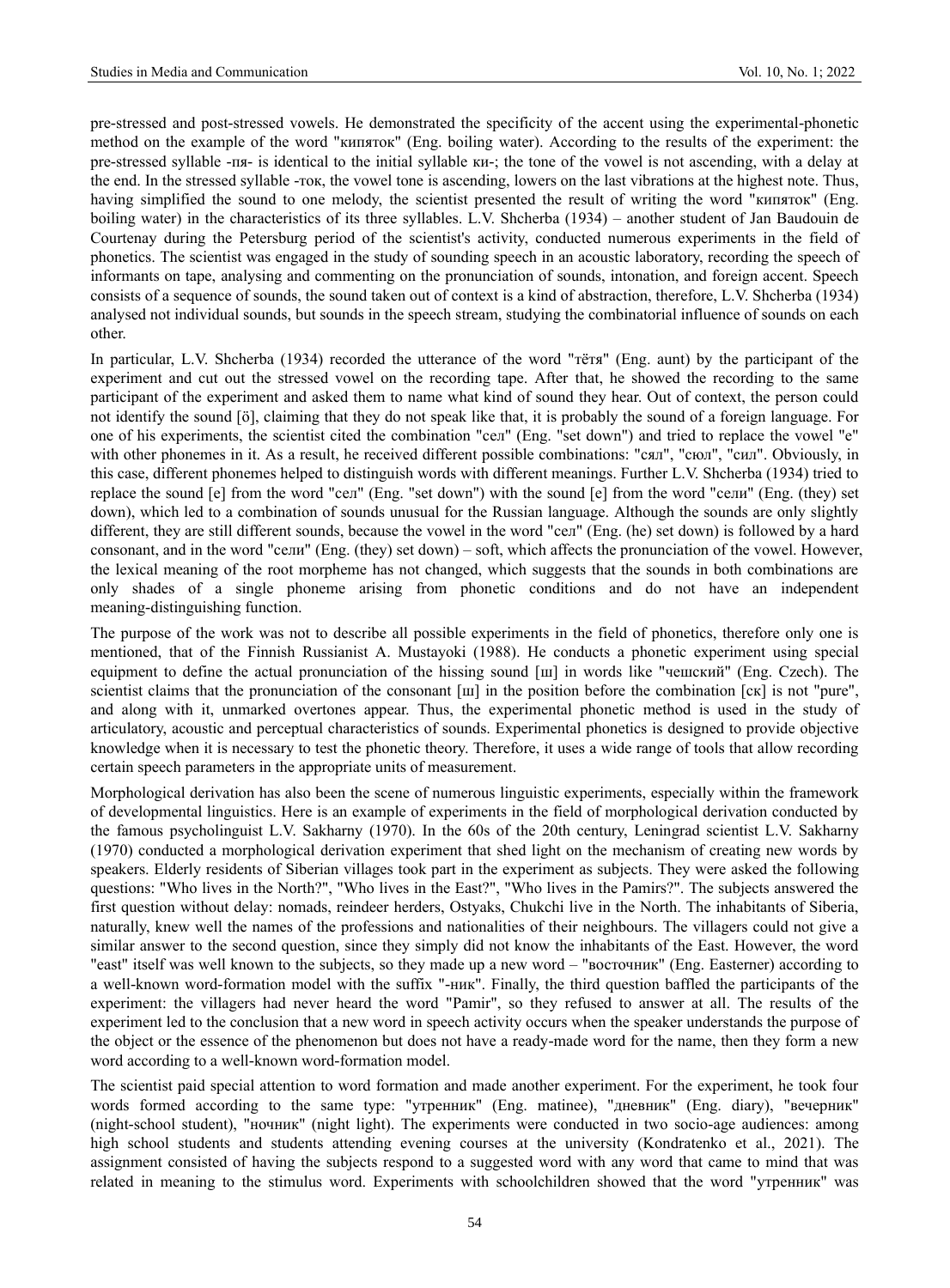associated mainly with the words "праздник" (Eng. holiday), "песенник" (Eng. songbook), "пикник" (Eng. picnic), "именинник" (Eng. birthday boy). The word "diary" - with the lexemes "учебник" (Eng. textbook), "ученик" (Eng. student), "школьник" (Eng. schoolboy). Only the words "вечерник" (night-school student) and "ночник" (night light) evoked words with the meaning "время суток" (Eng. time of day) in the memory of the students. A somewhat different picture was observed in the responses of students. The word "matinee" was also overwhelmingly associated with the words "песенник" (Eng. songbook), "пикник" (Eng. picnic), "девичник" (Eng. bachelorette party). But the word "дневник" (Eng. diary) evoked associations with the meaning of "часть суток" (Eng. part of the day). Similar associations were evoked by the words "вечерник" (night-school student) and "ночник" (night light). The results are easy to explain: for schoolchildren, the word "дневник" (Eng. diary) has nothing to do with the concept of "день" (Eng. day), for them, a diary is a notebook in which teachers puts grades, this word is semantically connected with school supplies. Students' school memories are erased, and the original meaning "день" (Eng. day) comes to the fore – the word from which "дневник" (Eng. diary) originated, especially since students are often faced with the fact that there are full-time students and evening students - "вечерники" (night-school students). Thus, it turned out that if the answers of the subjects are related to the concept of "время суток" (Eng. time of day), it means that they take into account the derived semantics (meaning of the root) in their word usage. If, on the contrary, associations have no relation to the time of day, then motivating semantics is not taken into account by the speaker (Sakharny, 1970).

Thus, the morphological derivation experiment shows how and why speakers use derived words in speech. The analysis of a certain number of derived words allows informants to determine word-formation models characteristic of words of a particular word-formation type, to identify patterns of formation of words of a certain type, to establish rules according to which secondary names are combined into a particular word-formation model. At the same time, semantic and structural characteristics, conditions for choosing one or another option are taken into account.

### **3. Linguistic Experiment in Grammar, Vocabulary and Stylistics**

The famous experiment of L.V. Shcherba (1974) on the "глокая куздра" has already been mentioned – this experiment made it possible to talk about the presence of grammatical meanings in the language. Here is another example of a linguistic experiment in the field of grammar. The choice fell on the experiment of L. Boroditsky (2003) on speakers' perception of the gender category of nouns. The essence of the experiment was that the informants, native speakers of German and French, were asked to describe in English subjects that had different genders in these languages. As a result, the Germans selected the adjectives "clumsy", "hard", "heavy", "reliable" for the masculine word "key", although in English this noun did not have a gender form. The French characterised the same subject with the adjectives "golden", "small", "wonderful", "copper" because in French this object was presented by a feminine noun. In his research on grammar, the American linguist N. Chomsky (1957) also actively used the experimental method. The scientist tried to prove the difference between grammatical correctness and semantic meaningfulness. As an example, he cites the grammatically correct, but semantically meaningless sentence "colorless green ideas sleep furiously." The experiment proves the independence of grammar from semantics, owing to which Chomsky, at the very beginning of his scientific activity, tried to construct a building of formal syntax without taking into account semantics.

Analysing various languages and conducting experiments, N. Chomsky (1957) suggested that there are innate "deep structures" that are the same for different languages. The number of such structures is relatively small, and it is they that make it possible to translate texts from one language to another, since they fix the general schemes of expressing thoughts, constructing statements. As an example of the transition of a deep structure to a superficial one in the production of speech, N. Chomsky (1957) considered a sentence, which, in his opinion, consists of two deep ones: "A wise man is honest" – "A man is honest", "A man is wise". In order to "derive" the surface structure from the deep structure, a person, according to N. Chomsky (1957), consistently performs the following operations: replaces the second group of the subject with the word "which" ("a person which is wise, honest"); omits "which" ("a person is wise, honest"); rearranges "man" and "wise" ("wise man, honest"); replaces the short form of the adjective "wise" with the full one – and gets a surface structure. Thus, experimental grammar is a field of knowledge in which grammatical structures are researched through experimental methods. Experimental data make it possible to more accurately determine the boundaries of what is possible in language, and therefore, to build a theory that accurately describes the linguistic reality. In addition, through experiments, it is possible to identify the role of grammar in the perception of language.

One of the most interesting experiments demonstrating the principles of the system structure of vocabulary, that is, the connection of words with each other in the minds of speakers, was conducted by A.R. Luria and O.S. Vinogradov (1971). This experiment showed more or less close associative connections between words in the minds of native speakers. The experiment consists in that "by combining the presentation of a word with one or another kind of involuntary reflex response and then presenting other words, the researcher is able to objectively determine which group of presented words causes similar reactions and, therefore, to one degree or another is equivalent to the previously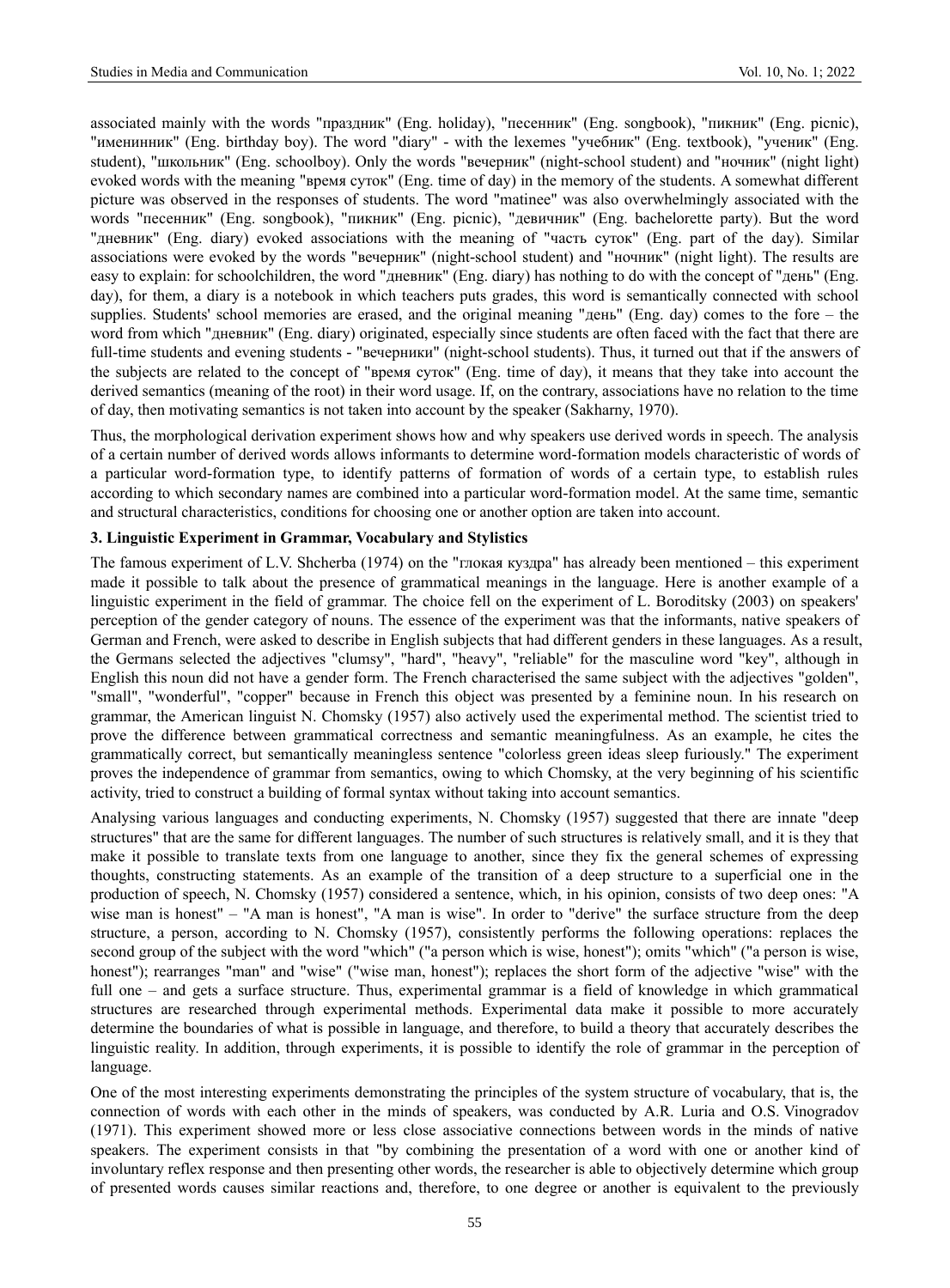presented word." For example, the subject develops a certain conditioned reflex for the word "скрипка" (Eng. violin). It appears that the most similar reaction occurs when the words "bow", "violinist", "string" are presented, a slightly different reaction occurs to the words "flute", "piano", "sonata", and the presentation of the words "cow" or "stove" does not cause a reaction in the subjects. An interesting experiment in the field of lexical semantics was conducted by O.N. Seliverstova (1970) was concerned with clarifying the meanings of the verbs "to shine", "to sparkle", "to flash", "to flicker". The experiment used a rotating disk with slits and a light source placed behind the disk. The frequency of the appearance of the light pulse, its intensity and brightness varied alternately. It turned out that the choice made by native Russian speakers between "flicker" and "flash" depends on the frequency of the appearance of a light pulse: if less than 3 times per second, informants chose "flash", if more than 6 times per second – "flicker".

An associative experiment, with the help of which semantic relations between words are clarified and the degrees of semantic connection of words are established, is of great interest. For example, a researcher can ask the subject to continue the list of two or three words to which they must respond with a word with a common element. Accordingly, the words "mouth", "nose" are likely to be followed by words related to the face: "eye", "ear". In another experiment, the subjects were asked to write a word between two words, and so that this word was combined in meaning with the first word and with the second word. Thus, according to the results of the experiment, the word "rain" was most often written into the "heat" – "fog" pair. From the two primary words and the resulting third, pairs were formed and again offered to the subjects: "heat" – "rain", "fog" – "rain", "heat" – "weather". Around the fifth round, the subjects stopped offering new words and the semantic circle closed. Thus, the experiment showed not only the principle of selecting a certain group of vocabulary, but also some limitation of the semantic group (Klimenko, 1968). An experiment in the field of vocabulary and stylistics serves to confirm or refute semantic hypotheses put forward on the basis of observations of usages that are recognised as correct. The linguistic material obtained as a result of such an experiment will be both positive (that is, contain correct examples of the use of a given word) and negative (incorrect use cases). Conclusion – since the beginning of the 20th century, the experiment has been actively used by linguists in the study of the laws of the functioning of the language system in the speech of speakers.

# **4. The Role of the Experiment in Teaching Native and Foreign Languages**

The role of linguistic experiment in foreign language vocabulary lessons is huge. The pedagogical experiment is conducted in order to find out the comparative effectiveness of individual methods and techniques of language teaching. In addition, a pedagogical experiment can mean "trying out in practice some new pedagogical idea – the possibility of its implementation, its effectiveness" (Ramul, 1963). The special feature of the experiment in language teaching is that such an experiment relies on language flair: students are invited to solve a particular language problem in conditions as close to natural as possible, to observe the phenomena of language in order to test the formulated hypothesis. The method of linguistic experiment is used regularly in native and foreign language lessons. Depending on the level at which the subject speaks the language, the experiments will have different features. Linguistic experiment during teaching a native language. To begin with, it is worth considering the application of the experimental method in the practice of teaching Russian as a native language. For this purpose, examples were given that teachers of the Russian language encounter regularly. Suppose that after writing the dictation, students found mistakes in spelling words that cannot be checked by the rules. The first conclusion that the teacher makes is that it is necessary to strengthen the work on the spelling of unverifiable words, but first, it is necessary to find the cause of these errors.

Having started analysing the works, the teacher comes to the conclusion that half of the students are influenced by the local dialect, in connection with which errors arise. Thanks to the linguistic experiment, the process of learning and working on mistakes will now become much more efficient. Here is another example. At the lesson of studying new material in the 4th grade on the topic "Adverb", the teacher asks the children to write down the sentences "The children were reading a funny story. The kitten was lapping milk funny" and identify the part of speech of the words that make up the sentences. The trap is that the students don't know about the adverb yet. Checking the task, it turns out that in the second sentence the word "funny" caused difficulties. Someone designated it as an adjective, while others did not identify the part of speech at all. Children are wondering now: is it an adjective or not? The teacher can also invite children to experiment and compare the grammatical models of the adjective name with the word that caused difficulty. Such an introduction to the concept of "adverb" will enable students not to confuse these parts of speech in the future (Borisenko, 2006). Another situation may arise when studying the topic "Animate and inanimate nouns". Children have learned since primary school that animate nouns are words that answer the question "who?" and inanimate nouns are words that answer the question "what?" In order for students to expand their knowledge and learn the difference between the scientific interpretation of nouns from the point of view of the category of animate/inanimate and the everyday idea of this phenomenon, the following problem situation can be created: is the word "doll" an animate or inanimate noun?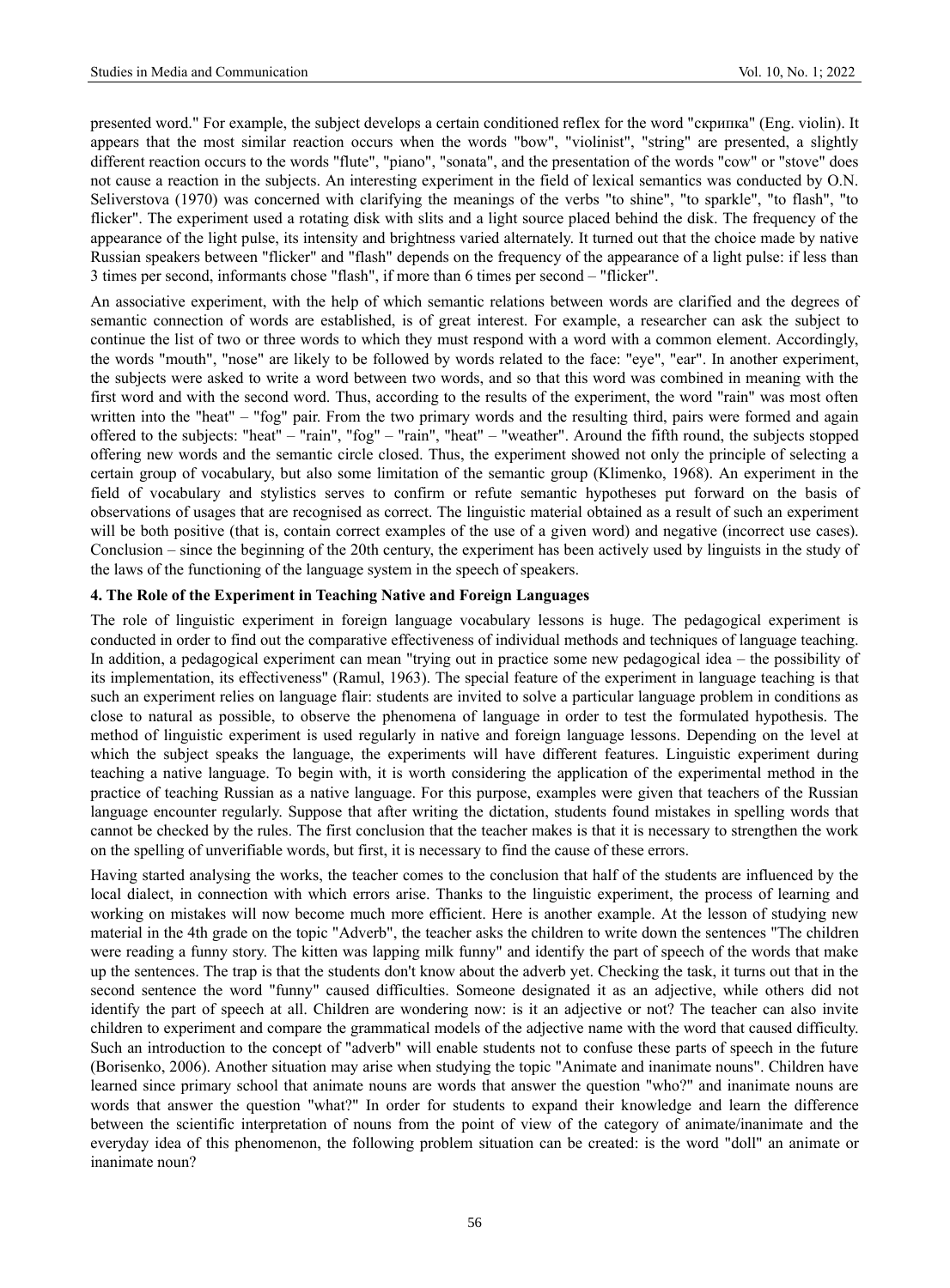The linguistic experiment will consist in declining this noun in the plural in cases and comparing it with forms of nouns that do not raise doubts about belonging to an animate or inanimate noun, for example, "sister". As a result of independent observations, students will come to the conclusion that the nouns "doll" and "sister" in the plural form of the accusative case coincides with the form of the genitive case. In connection with the question of the significance of the experiment in the process of teaching the Russian language, it is worth noting the works of A.M. Peshkovsky (1959). The scientist's views on the role and significance of linguistic experiment in teaching practice were conditioned by his deep understanding of the essence and tasks of studying the Russian language. Many methodological provisions and ideas were expressed by him in the works "Russian syntax in scientific coverage", "Our language". A.M. Peshkovsky (1959), when considering methods of teaching the native language, assigned an important role to methods and techniques that contribute to instilling language skills in students. In his opinion, when learning the Russian language, most of the time should be given to the formation of appropriate skills. In the system of methods of teaching the Russian language, the author considered the most effective observations on the language, since they can instill in students the skills of mastering the studied language facts and realities. A.M. Peshkovsky (1959) has revealed in depth the essence of the observation method, showing what its methodological meaning is. In this regard the scientist wrote: "Observations never happen, cannot be and should not be pure observations: 3/4 is always an experiment, without experimental speech material, any observations on language are unthinkable...".

To understand the ideas of a scientist-teacher, some of his experiments should be considered. A.M. Peshkovsky (1959) considered word substitutions to be the purest type of experiment. For example, he used substitution to find out the difference in the meaning of "merchant", "entrepreneur", "tradesman" and "businessman" – words which denote the same type of activity but are used in different speech situations:

1. "On his way to the fair... a merchant." The choice of this word is connected with the history of trade and indicates the limited use, because the word "merchant" is outdated.

2. "Today there will be a meeting with the famous... businessman." This word is neutral, so it is most often used in modern speech.

3. "In the course of its activities, he conducts commercial negotiations... tradesman". "Tradesman" is a word that unites both an entrepreneur and a businessman. It is most often used in the speech of professionals, publicists and journalists.

4. "Individual... entrepreneur". A fixed expression that is most actively used in the speech of a modern person.

Thus, only one variant of the experiment was considered, which was proposed by A.M. Peshkovsky (1959) for teaching the vocabulary of the Russian language, but the scientist offered a variety of experiments that help to identify patterns of vocabulary assimilation by students. Another type of linguistic tasks proposed by A.M. Peshkovsky (1959) is related to the definition of the lexical meaning of a word. After all, the problem of constructing and interpreting definitions is especially important for students. Students are invited to restore the "original meaning" of the word by its individual details and features, or to learn the word by its interpretation (definition). For example, "the eye of the car" is a headlight, "plant life" is a flora, "a journalist's conversation with a person" is an interview, "the science of the animal world" is zoology. In addition, the scientist with the use of a linguistic experiment also gives a task "translation into Russian". This task involves work on the choice of words, metaphors, syntactic constructions, and the replacement of linguistic units with synonymous ones. Imagine being a translator from Old Slavonic into modern Russian. There is a number of words to translate: "млеко" (milk), "град" (city), "чело" (forehead), "уста" (mouth), "брег" (shore), "злато" (gold), "хлад" (cold), "древо" (tree). Name the equivalents in modern Russian. Thus, scientists proposed to widely apply the experiment when teaching Russian as a native language.

Linguistic experiment in teaching Russian as a foreign language. When teaching Russian as a foreign language, it is worth remembering that language teaching is primarily teaching the correct understanding of the language, the composition of constructions and the use of words, vocabulary. Mastering the vocabulary of a language is the central problem of teaching a foreign language. Learning vocabulary is not just memorizing new words, but understanding and mastering the connection between words (grammatical, semantic, etc.). The development of the lexical fund of the language is based on numerous repetitions, exercises, which are a variant of the linguistic experiment in the study. It is possible to distinguish some types of exercises used to experiment on the vocabulary of students:

1. Form words, phrases, using these bases, suffixes, prefixes.

2. Name nouns that can be combined with a given verb or adjective.

3. Translate a sentence from your native language into Russian

4. Replace phraseological combinations with separate words.

5. To make a sequential narrowing of the sentence, reducing it by one word each time, and, conversely, to increase it sequentially (Balykhina, 2007).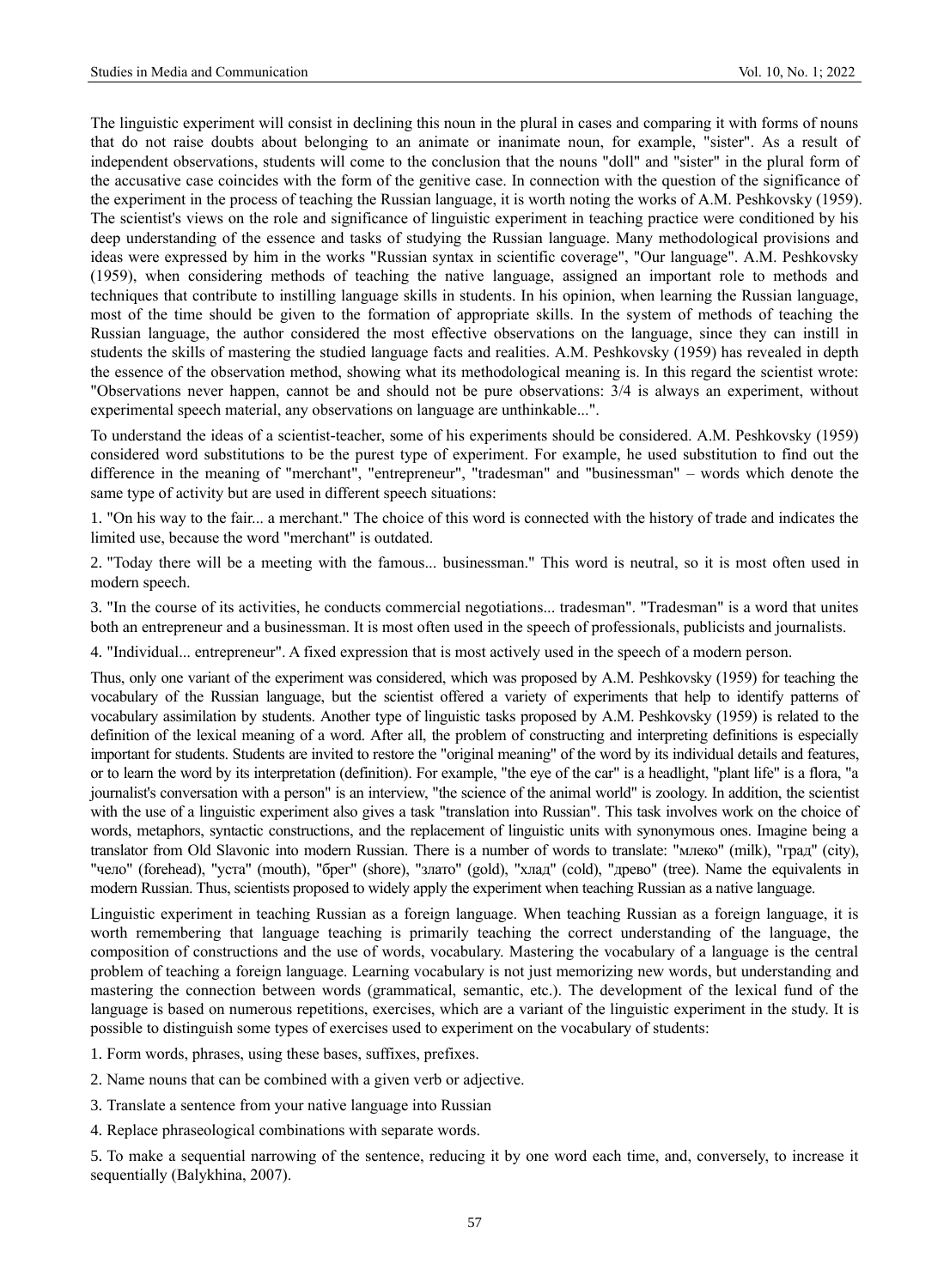When working with foreign vocabulary, students of intermediate and advanced levels of proficiency in Russian have problems with mastering some vocabulary. In this regard, it is necessary to consider the experiments of M.M. Kopylenko (1980) on the material of the vocabulary of the Kazakh and Russian languages. The purpose of his experiments was to prove the difficulties of mastering the vocabulary of the Russian language by native Kazakh speakers due to the phenomenon of polysemy. As an example, he cites the polysemy that occurs in the Kazakh word "кету", which in Russian corresponds to the words "идти" (Eng. to go) and "ехать" (Eng. to ride). Hence, in the student's speech, the sentence "Он ушел в Москву" (Eng. lit. He went to Moscow (by foot) becomes possible, instead of "уехал" (Eng. lit. went (by car, etc.). Using this word as an example, the scientist shows that a native speaker of the Kazakh language is faced with the problem of mastering all the richness of the semantics of the polysemantic Russian verb "идти" (Eng. to go). Even being familiar with the most common meanings of this word, the student may not be aware of its rare semantics. So, for example, the word "идти" (Eng. to go) can be used not only in the meaning of "кету", as in the Kazakh language, but also have the meaning of "подходить" (Eng. to fit, to suit) ("Тебе идет это платье" (Eng. This dress suits you)), that is, "жарасу" in Kazakh. M.M. Kopylenko (1980) also noticed the use of the phrase "большой брат" (Eng. big brother) by informants instead of "старший брат" (Eng. elder brother). Or there was another situation when the student could not understand the meaning of the phrase "старший брат" at all. The reason for this was that in the Kazakh language this meaning is conveyed by a single word, "аға". Accordingly, the word younger brother sounds like "іні" in Kazakh.

A similar experiment based on the Russian speech of the Kazakhs is being conducted by M.T. Tezekbaev (2015). For the experience, the sentence "Дүкенге көптеген жаңа кітаптар түсті" was chosen, which translates into Russian as "В магазин поступило много новых книг" (Eng. Many new books have arrived in the store). The subjects in most cases translated the sentence correctly and did not replace the adjective "new" with its synonym "свежий" (Eng. fresh) ("свежих книг" (Eng. fresh books)). The same situation was observed with the sentence "Мен жаңа газеттерді қарап шықтым" – "Я посмотрел свежие газеты" (Eng. I looked at the latest (lit. fresh) newspapers) Due to the fact that the adjective "новый" (Eng. new) is used in speech more often than "свежий", it becomes possible for a Kazakh speaker to use the combination "новые газеты" (Eng. new newspapers), since this is the first word that comes to mind as a correspondence to the Kazakh word "жаңа". Thus, some features of using the method of linguistic experiment in teaching native and foreign languages were considered. Based on these experiments, it can be concluded that teaching a foreign language is different from teaching a native one. The main feature of teaching a foreign language is the influence of the native language. Before producing speech in another language, the bilingual turns to the mother tongue to find the corresponding equivalents or faces a linguistic "deficit" that is very difficult to avoid when learning languages. To replenish the missing words, units of the native language are used in the presentation of thoughts, which leads to errors in the use of vocabulary, that is, the phenomenon of lexical interference.

# **5. Definition of the Term Interference**

Since the study is devoted to the phenomenon of interference, it is necessary to define the concept of interference. According to the Linguistic encyclopedic dictionary, interference is a consequence of either language contacts of collectives, or when learning a foreign language by an individual. The study analyses the second type of interference, because the influence of the vocabulary of the native (Kazakh) language on the studied Russian language by Kazakh schoolchildren will be studied. It is worth saying that the issue of language contacts and the mutual influence of languages on each other has interested scientists for a long time, and by the end of the 19th century, scientific descriptions and attempts to explain the phenomena of language influence began to appear. Obviously, the simplest influence of one language on another is the appearance of lexical borrowings. However, at the end of the 19th century, the Austrian scientist G. Schuhardt (2010) stated that language mixing is the result of mutual adaptation of two languages, leading to a simplification of the language structure, and not a simple borrowing of elements of another language. G. Schuhardt (2010) was the first to point out that when language mixing occurs, elements of one language are simplified under the influence of another.

At the end of the 19th century, Jan Baudouin de Courtenay described the phenomenon of language mixing based on the analysis of the phonetics of the Resian dialects. Jan Baudouin de Courtenay tried to prove that the influence of languages on each other leads not just to an increase in borrowings in the field of vocabulary, but to a profound restructuring of the language structure. A student of Jan Baudouin de Courtenay, L.V. Shcherba (1974), believed that as a result of the contact of two languages, a deviation from the norm in the use of the language system arises. The problem of language contacts was dealt with by scientists of the Prague Linguistic Circle, but they considered this process exclusively as a negative phenomenon that contributed to the violation of the structure of the language (Kondrashova, 1967). The first researcher of interference in the modern sense was U. Weinreich (1972). He also noted that linguistic interference occurs as a result of language contact, which can be understood as either verbal communication between two language collectives, or an educational situation in which speakers alternately use several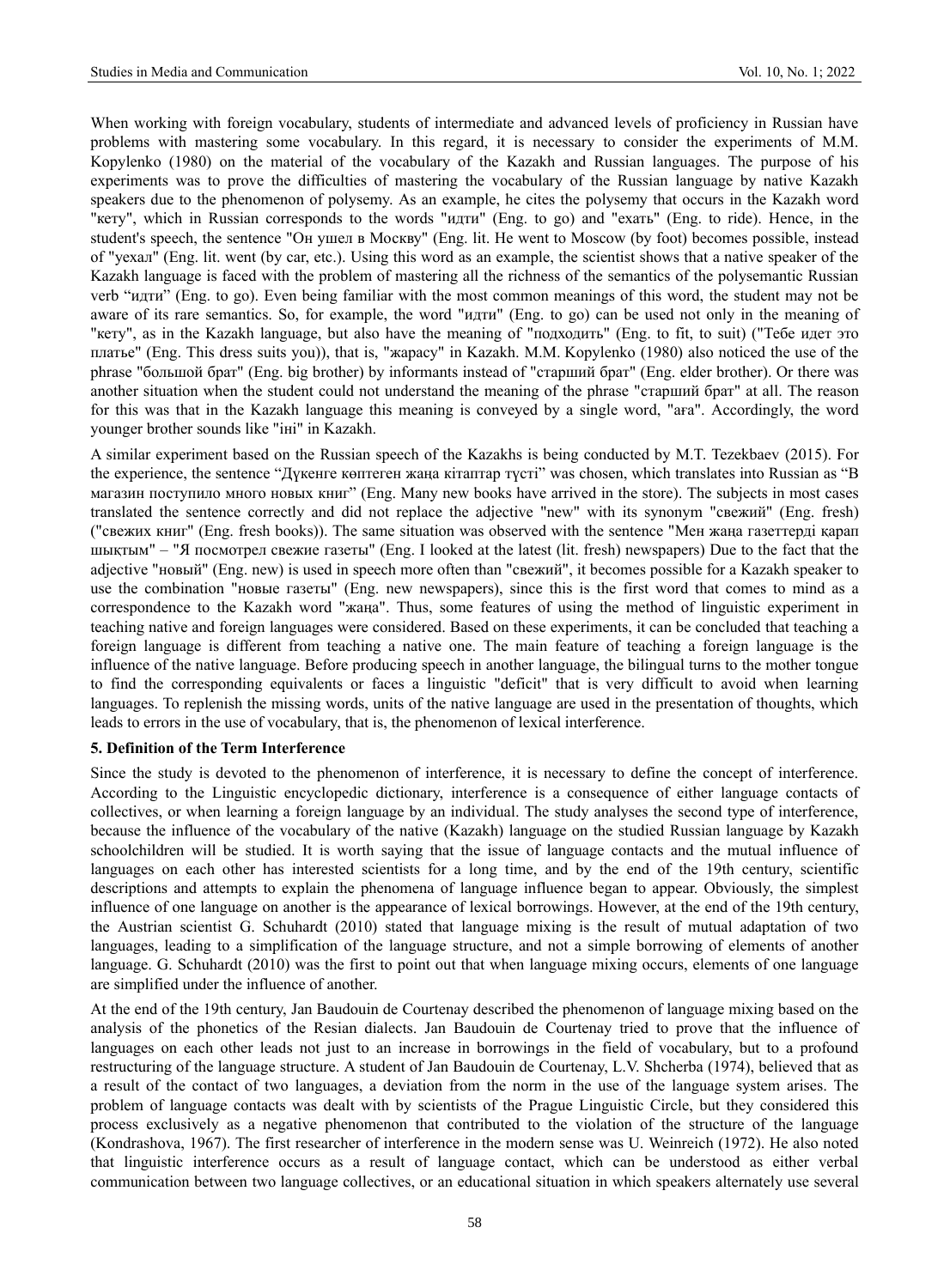languages. According to U. Weinreich (1972), two or more languages are in contact if they are alternately used by the same person. Thus, the place of contact is an individual who uses languages. The consequence of language contact is often interference, i.e. cases of deviations from the norms of each language occurring in the speech of bilinguals as a result of their acquaintance with more than one language. According to U. Weinreich (1972), interference is considered as a negative phenomenon that needs to be corrected, since speech errors arise as a result of interference.

However, not all scientists see only the negative features of interference. An interesting point of view is held by E.N. Ershova (1972), who believes that knowledge of one language affects the acquisition of a second language and facilitates this task. In Russian linguistics, the position most similar to U. Weinreich (1972) is taken by V.Yu. Rosenzweig (1972), who, describing the negative effect of interference, believes that the inability of a bilingual to correctly correlate the contacting languages leads to errors. In fact, U. Weinreich (1972) also saw positive consequences of interference, but did not consider them to be the main ones. The main thing, in his opinion, is that interference generates errors that lead to a complete violation of the language structure. Mistakes either continue to be perceived by speakers as mistakes, or they move to the second stage - they completely enter the speech norm and cease to be considered deviations. This second stage of the interference process was described by E.M. Akhunzyanov (1978): "Initially, interference occurs in bilingual speech, but under favourable conditions it can spread among monolinguals, thus becoming a fact of language. Therefore, interference does not have to always remain an interference, that is, a deviation from the norm: with frequent repetition, it becomes the norm itself." Thus, initially, language interference was perceived exclusively as a negative phenomenon. However, interference can be perceived as a positive phenomenon, because owning to the mutual influence of languages, the lexicon is enriched and the concept of the norm of the language being studied is changing. From all that has been said, it follows that scientists have not come to a common understanding and assessment of the facts of interference, but it is worth noting that this process can have both negative and positive consequences.

According to U. Weinreich (1979), the development of interference is influenced not only by linguistic, but also by extralinguistic factors. The main linguistic factors that contribute to the development of linguistic interference include, first of all, differences and similarities in the structures of languages that influence each other. According to U. Weinreich (1979), interference is the result of languages contacting and penetrating each other's systems, thereby completely or partially disrupting their structure. Not only similar languages can influence each other, but also completely different in their structure. The main reason for errors in the speech of a native speaker of another language is insufficient knowledge of the language being studied, which explains the occurrence of interference. Accordingly, when learning a language, when mastering the norms of a foreign language, interference disappears or significantly decreases. Scientists disagree on whether interference can be avoided, whether the influence of one language on another can be eliminated. Some believe that this process, because of the strength of its action, cannot be eliminated, but only slightly suppressed through the long-term use of a foreign language. Another weighty criterion when considering the conditions for the occurrence of interference is the sphere in which communication takes place. In colloquial everyday speech, incorrect pronunciation, deviation from grammatical norms of the language and incorrect use of vocabulary are observed more often. In a formal speech, speakers pay close attention to speech models, the choice of vocabulary and try to comply with all criteria as much as possible.

In addition, it should be taken into account whether monolinguals or bilinguals are the participants of the communicative act. In the second case, the interlocutors will have no doubt that they will be understood when switching from one language to another, and this leads to a weakening of control over speech and to the mixing of the two languages. The appearance of interference in the speech of communicants is influenced by sociolinguistic factors. Sociolinguistic factors that cause interference phenomena in the speech of speakers should include socio-historical conditions of language contact. According to L.I. Barannikova (1966), the factors influencing the degree of interference development primarily include the general socio-historical conditions in which ... native speakers of the contacting languages find themselves. Of great importance is the size of the contacting groups, the level of development of their languages. The reasons for interference should include the social status of the languages in contact. This may concern the status of the language in the state, the loss of the status of the state language may lead to a distortion of this language, to a disparaging attitude to the norms of this language. In the context of the study, it is important to note the characteristic of the language behaviour of speakers given by sociolinguists S.M. Ervin and Ch.E. Osgood (1965). These scientists divided all communicative acts in the conditions of bilingualism into two classes: "complex" and "coordinated".

The main idea of this classification was that a student can use different languages in different communicative conditions. That is, at home and at school, a student uses different languages in the process of communication, communication in connection with which a "complex type" appears. The "coordinated" type can be observed in the case when a person's language environment completely changes. In the "complex" type, languages are one single system in the speaker's view,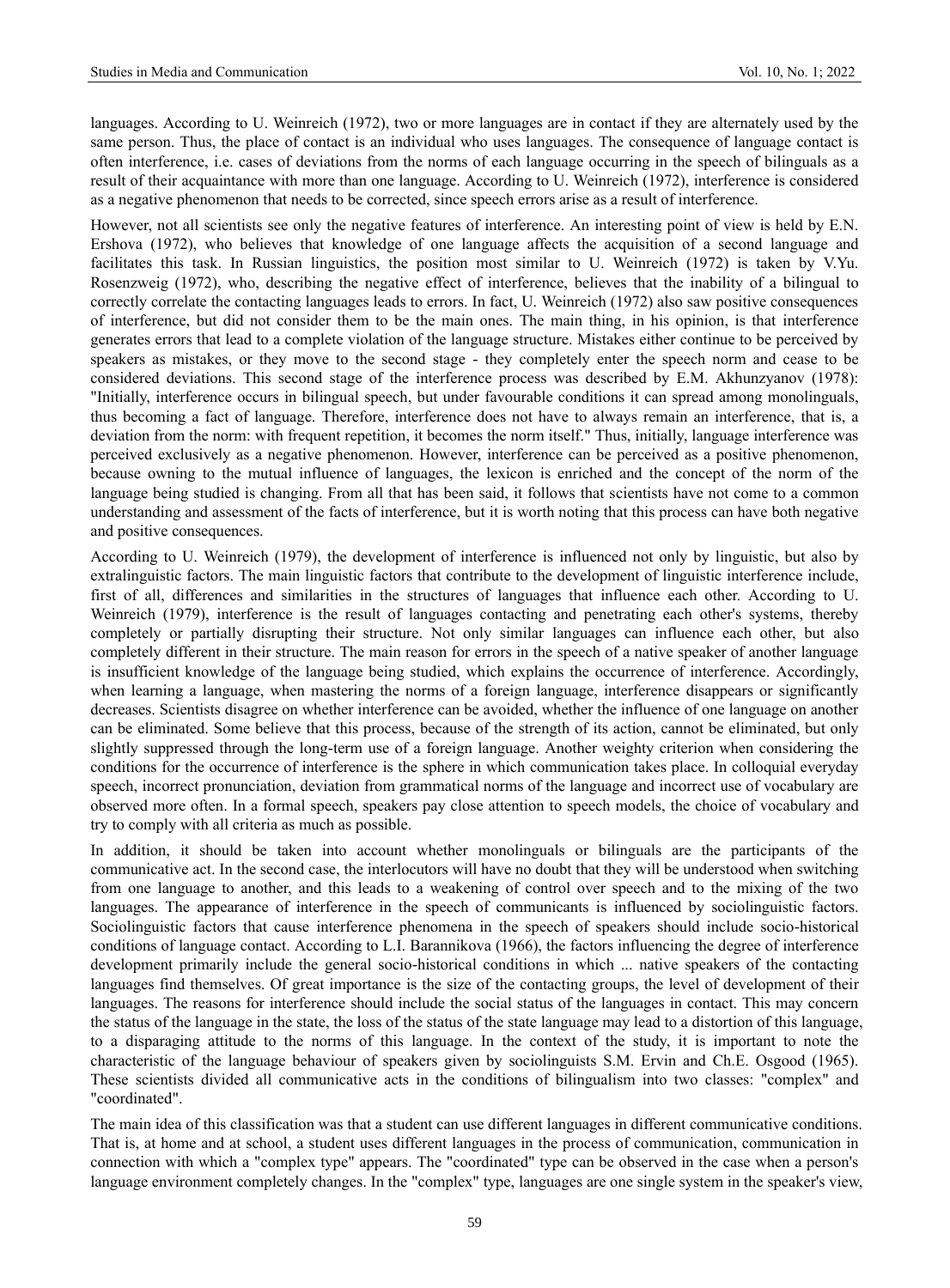and in the second case, private systems of languages functioning in different ways. It can be assumed that the "complex" type contributes to the appearance of interference to a greater extent than the "coordinated" one. Thus, some of the reasons for the occurrence of the phenomenon of linguistic interference were considered. First of all, it occurs due to the discrepancy of language structures, but socio-cultural factors can also influence it (Luo et al., 2021).

#### **6. Conclusions**

Known experiments carried out at different levels of the language system were described. It was concluded that the experimental phonetic method is used in the study of articulatory, acoustic and perceptual characteristics of sounds. To understand the experiments at the level of morphological derivation, several experiments were considered that showed how and why speakers use derived words in speech. The analysis of a certain number of derived words allows informants to determine word-formation models characteristic of words of a particular word-formation type and to identify patterns of formation of derived words. The benefits of using linguistic experiments in grammar were clearly demonstrated – the possibility of determining the role of grammar in the perception of language. Thus, since the beginning of the 20th century, the experiment has been actively used by linguists in the study of the laws of the functioning of the language system in the speech of speakers. The most important thing for this work was to identify the special features of the use of linguistic experiment in teaching native and foreign languages. The examples given showed that these two tasks have completely different approaches.

When teaching Russian as a foreign language, it is worth remembering that language teaching is primarily teaching the correct understanding and use of its words, vocabulary. When working with foreign vocabulary, students of intermediate and advanced levels of proficiency in Russian have problems with mastering vocabulary. In this regard, exercises become the main means of mastering vocabulary. Before making a speech in another language, a bilingual first of all turns to the native language and looks for the corresponding equivalents in the native language, or is faced with a linguistic "deficit" when there are no necessary words in the native or foreign language. To replenish the missing words of a foreign language, units of the native language are used, which leads to errors in the use of vocabulary, that is, the phenomenon of lexical interference. Interference occurs at all language levels and is expressed in speech errors. At the phonetic level, these are errors in pronunciation, at the grammatical level – errors as a result of a mismatch of grammatical structures, and at the syntactic level – errors due to a violation of the order of words. Lexical interference is the main one for research, because the experiment is dedicated to this process. It is assumed that the success of speech activity will depend on how often certain lexemes occur in the text. In addition, lexical interference mainly occurs due to the phenomenon of polysemy, which consists in the fact that separate meanings in one language correspond to different equivalents in another.

# **References**

Akhunzyanov, E. M. (1978). *Bilingualism and lexico-semantic interference*. Kazan: Kazan State University.

- Balykhina, T. M. (2007) *Methods of teaching Russian as a foreign language (new).* Moscow: Peoples' Friendship University of Russia.
- Barannikova, L. I. (1966). The problem of interference and issues of language interaction. In *Questions of Methods of Teaching Foreign Languages in Connection with the Problem of Language Interference* (pp. 4-23). Saratov: Saratov State Pedagogical Institute named after K.A. Fedina.
- Bogoroditsky, V. A. (1905). *Notes on experimental phonetics*. Kazan: Imperial Kazan University.
- Borisenko, I. V. (2006). Theme "Adverb" again in primary school. *Primary School*, *3*, 32-37.
- Boroditsky, L. (2003). Linguistic relativity. In L. Nadel (Ed.), *Encyclopedia of Cognitive Sciences* (pp. 61-79), London: Macmillan.
- Cai, Z. G., Sun, Z., & Zhao, N. (2021). Interlocutor modelling in lexical alignment: The role of linguistic competence. *Journal of Memory and Language, 121*, article number 104278. <https://doi.org/10.1016/j.jml.2021.104278>
- Chomsky, N. (1957). *Syntactic structures*.<https://doi.org/10.1515/9783112316009>
- Ershova, E. N. (1972). On some forms of linguistic interference and the possibility of their use in the methods of teaching languages. In P.A. Asimov (Ed.), *Problems of Bilingualism and Multilingualism* (pp. 131-139). Moscow: Nauka.
- Ervin, S. M., & Osgood, C. E. (1965). Second language learning and bilingualism. In Ch.E. Osgood, & T.A. Sebeok (Eds.), *Psycholinguistics. A survey of Theory and Research Problems* (pp. 241-253). Bloomington: Indiana University Press.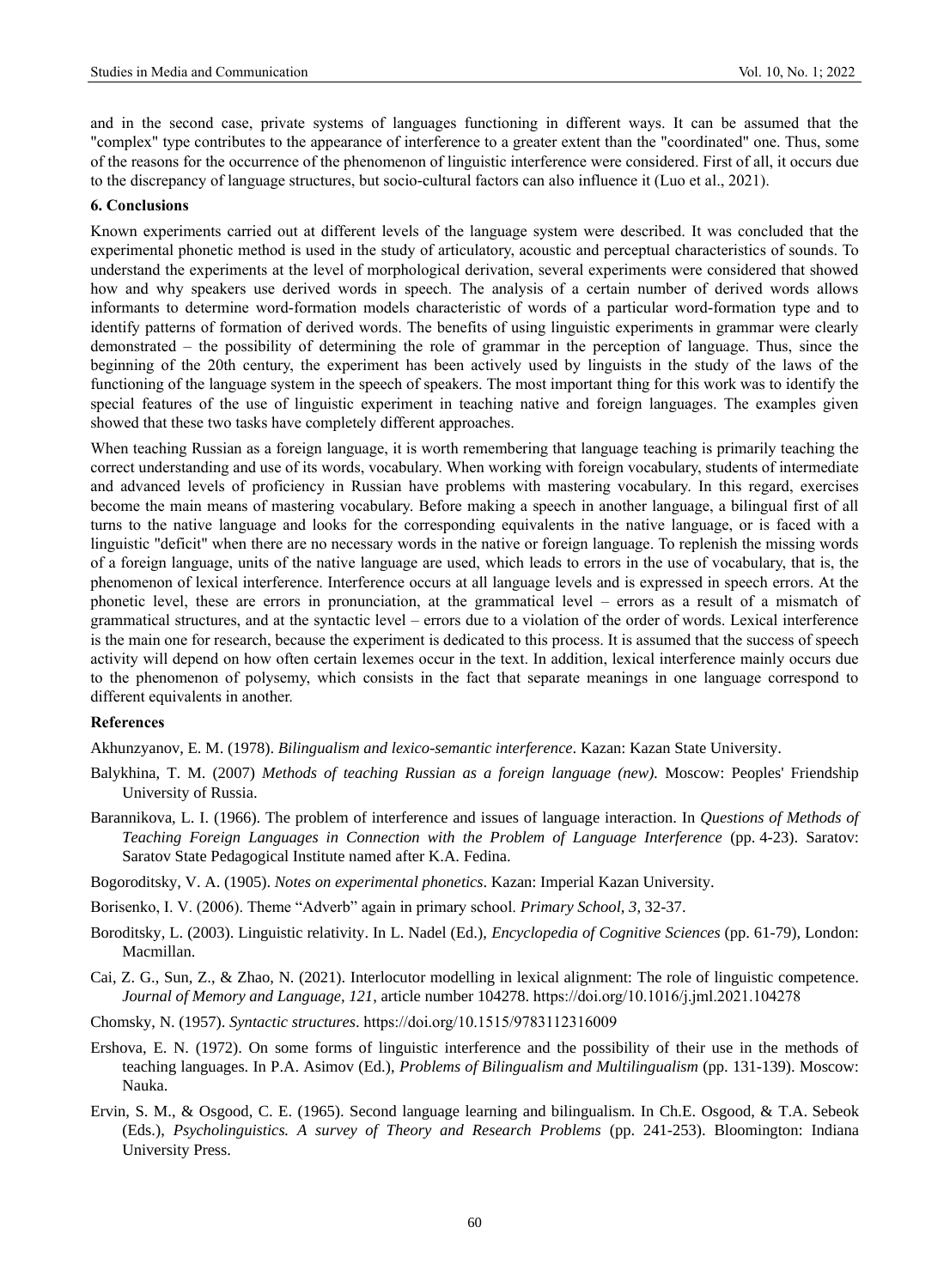- Espinosa, M. P., Fatas, E., & Ubeda, P. (2019). Linguistic diversity and out-group discrimination in bilingual societies. *Journal of Behavioral and Experimental Economics, 81*, 102-127[. https://doi.org/10.1016/j.socec.2019.06.002](https://doi.org/10.1016/j.socec.2019.06.002)
- Kiporenko, A. Y., & Kuprata, N. Y. (2021). Academic mobility of students of philological specialisations in the structure of polylingual intercultural education. *Scientific Bulletin of Mukachevo State University. Series "Pedagogy and Psychology", 7*(2), 9-17. [https://doi.org/10.52534/msu-pp.7\(2\).2021.9-17](https://doi.org/10.52534/msu-pp.7(2).2021.9-17)
- Klavan, J., Tavast, A., & Kelli, A. (2018). The legal aspects of using data from linguistic experiments for creating language resources. *Frontiers in Artificial Intelligence and Applications, 307*, 71-78.
- Klimenko, A. P. (1968). On the discussion of the results of qualitative paradigmatic experiments. In *Materials of the Second All-Union Symposium on Psycholinguistics* (pp. 166-171). Moscow: Institute of Linguistics of the Academy of Sciences of the USSR.
- Kondrashova, N. A. (1967). *Prague linguistic circle*. Moscow: Progress.
- Kondratenko, N. Y., Marchenko, H. V., & Stezhko, S. O. (2021). Psychological and pedagogical principles of development of communicative competence of future journalists based on linguoculturology. *Scientific Bulletin of Mukachevo State University. Series "Pedagogy and Psychology", 7*(1), 113-120. https://doi.org/10.52534/msu-pp.7(1).2021.113-120
- Kopylenko, M. M. (1980). *Optimization of teaching Russian in the Kazakh audience*. Almaty: Nauka.
- Lai, W., Racz, P., & Roberts, G. (2020). Experience with a linguistic variant affects the acquisition of its sociolinguistic meaning: An alien-language-learning experiment. *Cognitive Science, 44*(41), article number e12832. <https://doi.org/10.1111/cogs.12832>
- Luo, C., Zheng, H., & Li, J. (2021). Cross-cultural perspective of ethnic cultural changes in panxi region of china. *Revista De Cercetare Si Interventie Sociala*, *72*, 353-377. <https://doi.org/10.33788/rcis.72.22>
- Luria, A. R., & Vinogradov, O. S. (1971). Objective research of the dynamics of semantic systems. In A.A. Leontiev (Ed.), *Semantic structure of the word* (pp. 33-46). Moscow: Nauka.
- Mustayoki, A. (1988). On the subject and purpose of linguistic research. In Yu.N. Karaulov (Ed.), *Language: System and functioning* (pp. 44-53). Moscow: Nauka.
- Peshkovsky, A.M. (1959). *Selected works*. Moscow: Prosveshcheniye.
- Ramul, K. A. (1963). *Introduction to experimental methods psychology*. Tartu: Tartu State University.
- Rosenthal, D. E., & Telenkova, M. A. (1985). *Dictionary-reference of linguistic terms*. Moscow: Prosveshcheniye.
- Rosenzweig, V. Y. (1972). Basic questions of the theory of linguistic contacts. *New in Linguistics, 6*, 5-24.
- Sakharny, L. V. (1970). On the problem of psychological reality of the word-formation model. In *Materials of the Third All-Union Symposium on Psycholinguistics* (pp. 68-74). Moscow: Institute of Linguistics of the Academy of Sciences of the USSR.
- Schuhardt, G. (2010). *Selected articles on linguistics*. Moscow: Editorial URSS.
- Seliverstova, O. N. (1970). The experience of semantic analysis of a group of Russian and English verbs with a common component "emit light". In A.A. Leontyev (Ed.), *Actual problems of psychology of speech teaching and psychology of language teaching* (pp. 98-115). Moscow: Lomonosov Moscow State University.
- Shakhnarovich, A. M. (1974). Linguistic experiment as a method of linguistic and psycholinguistic research. In A.A. Leontiev (Ed.), *Foundations of the theory of speech activity* (pp. 129-134). Moscow: Nauka.
- Shcherba, L. V. (1934). On the relationship between native and foreign languages. *Foreign Language in Secondary School, 1*, 30-34.
- Shcherba, L. V. (1974). On the threefold aspect of linguistic phenomena and on the experiment in linguistics. *Historiographia Linguistica, 47*(2-3), 250-265. <https://doi.org/10.1075/hl.00075.sce>
- Tezekbaev, M. T. (2015). *Lexico-semantic interference of the Kazakh language in the Russian speech of bilinguals*. Pavlodar: Kereku.
- Weinreich, U. (1972). Monolingualism and multilingualism. *New in Linguistics, 6*, 25-60.
- Weinreich, U. (1979). *Language contacts: State and problems of research*. Kyiv: Vyshcha Shkola. <https://doi.org/10.1515/9783110802177>
- Yartseva, V. N. (1990). *Linguistic encyclopedic dictionary*. Moscow: Sovetskaya Entsiklopediya.